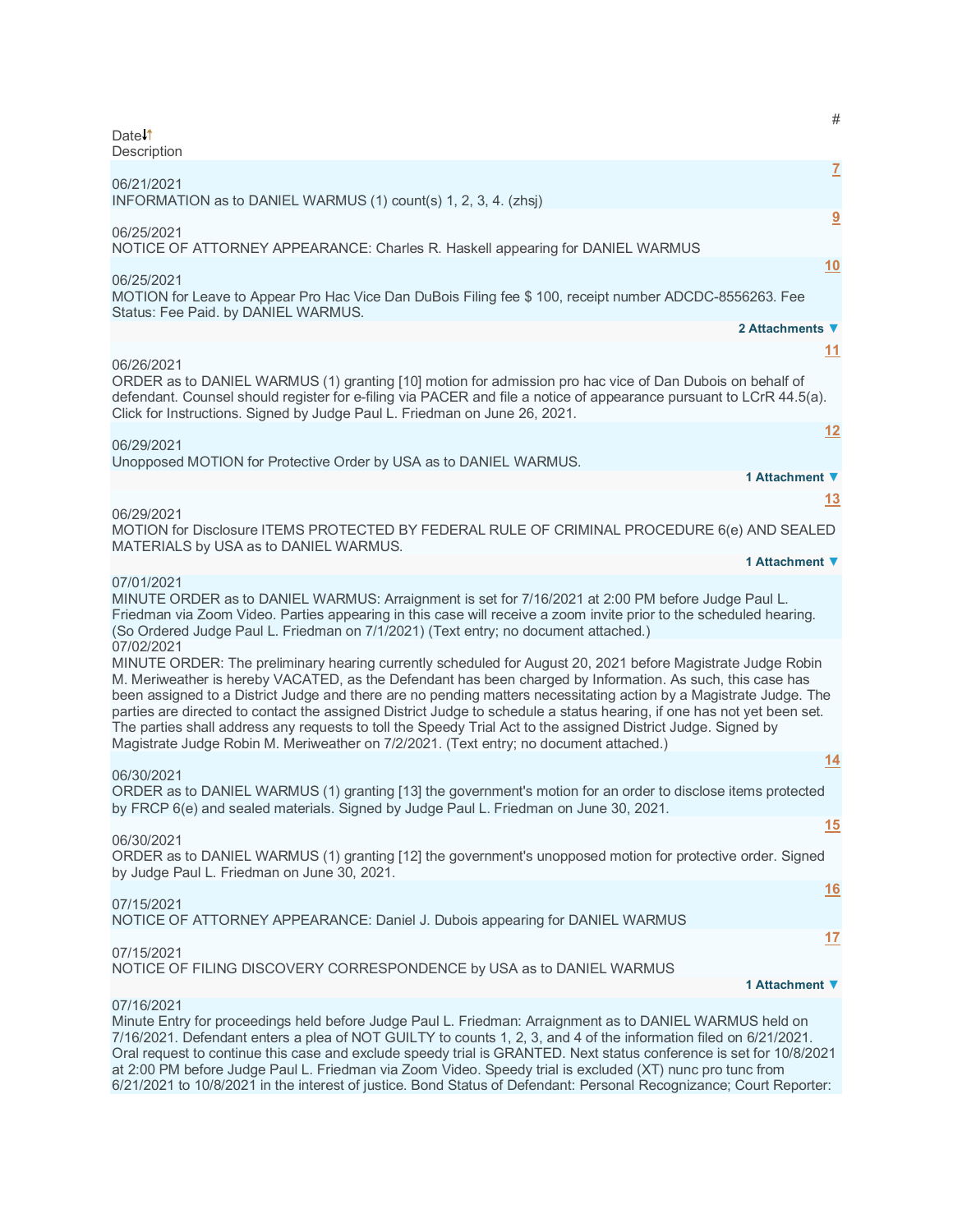| Janice Dickman; Defense Attorney: Daniel Dubois and Charles R. Haskell; US Attorney: Monica Stump; (Text entry;<br>no document attached.)                                                                                                                                                                                                                                                                                                                                                                                                                                                                                                                                                          |                 |
|----------------------------------------------------------------------------------------------------------------------------------------------------------------------------------------------------------------------------------------------------------------------------------------------------------------------------------------------------------------------------------------------------------------------------------------------------------------------------------------------------------------------------------------------------------------------------------------------------------------------------------------------------------------------------------------------------|-----------------|
| 07/16/2021<br>ORDER as to DANIEL WARMUS: Pursuant to the Due Process Protections Act, the Court orders that all government<br>counsel shall review their disclosure obligations under Brady v. Maryland, 373 U.S. 83 (1963), and its progeny, as set<br>forth in Local Criminal Rule 5.1, and comply with those provisions. The failure to comply could result in dismissal of<br>the indictment or information, dismissal of individual charges, exclusion of government evidence or witnesses,<br>continuances, Bar discipline, or any other remedy that is just under the circumstances. (So Ordered Judge Paul L.<br>Friedman on 7/16/2021). (Text entry; no document attached.)<br>08/18/2021 |                 |
| MINUTE ORDER: The preliminary hearing and status hearing currently scheduled for August 20, 2021 before<br>Magistrate Judge Robin M. Meriweather is hereby VACATED, as the Defendant has already had an initial<br>appearance in this jurisdiction, and the Defendant has been charged by Information. As such, this case has been<br>assigned to a District Judge and there are no pending matters necessitating action by a Magistrate Judge. Signed by<br>Magistrate Judge Robin M. Meriweather on 8/18/2021. (Text entry; no document attached.)                                                                                                                                               |                 |
| 09/28/2021                                                                                                                                                                                                                                                                                                                                                                                                                                                                                                                                                                                                                                                                                         | <u>18</u>       |
| NOTICE of Filing Discovery Correspondence by USA as to DANIEL WARMUS                                                                                                                                                                                                                                                                                                                                                                                                                                                                                                                                                                                                                               | 1 Attachment ▼  |
|                                                                                                                                                                                                                                                                                                                                                                                                                                                                                                                                                                                                                                                                                                    | 19              |
| 09/29/2021<br>NOTICE of United States' Memorandum Regarding Status of Discovery as of September 14, 2021 by USA as to<br><b>DANIEL WARMUS</b>                                                                                                                                                                                                                                                                                                                                                                                                                                                                                                                                                      |                 |
|                                                                                                                                                                                                                                                                                                                                                                                                                                                                                                                                                                                                                                                                                                    | 2 Attachments ▼ |
| 09/29/2021                                                                                                                                                                                                                                                                                                                                                                                                                                                                                                                                                                                                                                                                                         | 20              |
| NOTICE of Filing Discovery Correspondence by USA as to DANIEL WARMUS                                                                                                                                                                                                                                                                                                                                                                                                                                                                                                                                                                                                                               |                 |
|                                                                                                                                                                                                                                                                                                                                                                                                                                                                                                                                                                                                                                                                                                    | 1 Attachment ▼  |
| 10/04/2021<br>Joint MOTION to Continue and, MOTION to Exclude Time Under the Speedy Trial Act by USA as to DANIEL<br>WARMUS.                                                                                                                                                                                                                                                                                                                                                                                                                                                                                                                                                                       | 21              |
|                                                                                                                                                                                                                                                                                                                                                                                                                                                                                                                                                                                                                                                                                                    | 1 Attachment ▼  |
| 10/05/2021<br>MINUTE ORDER as to DANIEL WARMUS (1) granting [21] joint motion to continue status hearing and to exclude<br>time under the Speedy Trial Act. The status hearing currently set for October 8, 2021 is RESCHEDULED to<br>December 14, 2021 at 11:00 a.m. In the interest of justice, the Speedy Trial Act is tolled up through December 14,<br>2021. Signed by Judge Paul L. Friedman on October 5, 2021. (Text entry; no document attached.)                                                                                                                                                                                                                                         |                 |
| 05/21/2021                                                                                                                                                                                                                                                                                                                                                                                                                                                                                                                                                                                                                                                                                         | 22              |
| Rule 5(c)(3) Documents Received as to DANIEL WARMUS from US District Court Western District of New York Case<br>Number 21-mi-5105-MJR                                                                                                                                                                                                                                                                                                                                                                                                                                                                                                                                                              |                 |
| 10/22/2021<br>NOTICE of United States' Memorandum Regarding Status of Discovery as of October 21, 2021 by USA as to<br><b>DANIEL WARMUS</b>                                                                                                                                                                                                                                                                                                                                                                                                                                                                                                                                                        | 23              |
| 11/06/2021                                                                                                                                                                                                                                                                                                                                                                                                                                                                                                                                                                                                                                                                                         | 24              |
| NOTICE of United States' Memorandum Regarding Status of Discovery as of November 5, 2021 by USA as to<br><b>DANIEL WARMUS</b>                                                                                                                                                                                                                                                                                                                                                                                                                                                                                                                                                                      |                 |
| 12/10/2021                                                                                                                                                                                                                                                                                                                                                                                                                                                                                                                                                                                                                                                                                         | 26              |
| ORDER as to DANIEL WARMUS (1) granting [25] joint motion to continue December 14, 2021 status hearing and to<br>exclude time under the Speedy Trial Act. The status conference currently scheduled for December 14, 2021 is<br>CONTINUED to February 8, 2022 at 12:00 p.m. In the interest of justice, the Speedy Trial Act is tolled up through<br>February 8, 2022. Signed by Judge Paul L. Friedman on December 10, 2021.                                                                                                                                                                                                                                                                       |                 |
| 02/07/2022                                                                                                                                                                                                                                                                                                                                                                                                                                                                                                                                                                                                                                                                                         | 28              |
| Joint MOTION to Continue February 8, 2022 Status Hearing, and, MOTION to Exclude Time Under the Speedy Trial                                                                                                                                                                                                                                                                                                                                                                                                                                                                                                                                                                                       |                 |
| Act by USA as to DANIEL WARMUS.                                                                                                                                                                                                                                                                                                                                                                                                                                                                                                                                                                                                                                                                    | 1 Attachment ▼  |